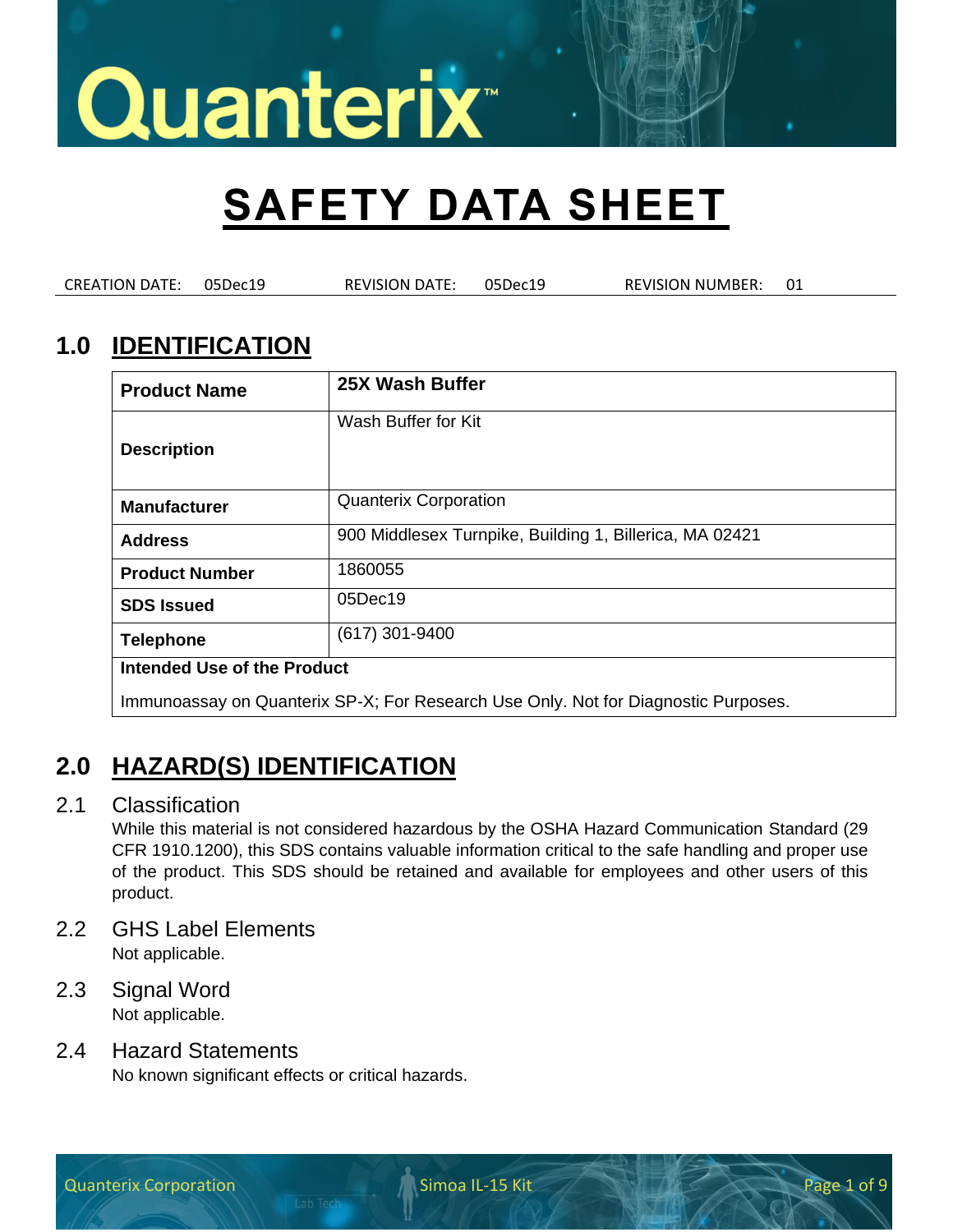- 2.5 Precautionary Statements Not applicable.
- 2.6 Hazards Not Otherwise Classified Not applicable.

## **3.0 COMPOSITION – INFORMATION ON INGREDIENTS**

3.1 Substance / Mixture Mixture.

#### 3.2 Ingredient Name<sup>1,2</sup>

#### **1. 25X Wash Buffer**

| <b>COMPONENT</b>                                 | <b>PERCENTAGE</b> | CAS#      |
|--------------------------------------------------|-------------------|-----------|
| Water                                            | 94%               | 7732-18-5 |
| Tween 20                                         | 6%                | 9005-64-5 |
| Tris(hydroxymethyl)aminomethane                  | $0.1 - 1\%$       | 77-86-1   |
| Tris(hydroxymethyl)aminomethane<br>hydrochloride | $0.1 - 1\%$       | 118-53-1  |

**NOTE 1:** Any concentration shown as a range is to protect confidentiality or is due to batch variation.

**NOTE 2:** There are no additional ingredients present which, within the current knowledge of the supplier and in the concentrations applicable, are classified as hazardous to health or the environment and hence require reporting in this section.

## **4.0 FIRST AID MEASURES**

#### 4.1 Description of Necessary First Aid Measures

#### **1. General**

Never give anything by mouth to an unconscious person. If you feel unwell, seek medical advice (show the label where possible).

#### **2. Eye Contact**

Immediately flush eyes with plenty of water, occasionally lifting the upper and lower eyelids. Check for and remove any contact lenses. Get medical attention if irritation occurs.

#### **3. Inhalation**

Remove victim to fresh air and keep at rest in a position comfortable for breathing. Get medical attention if symptoms occur.

#### **4. Skin Contact**

Flush contaminated skin with plenty of water. Remove contaminated clothing and shoes. Get medical attention if symptoms occur.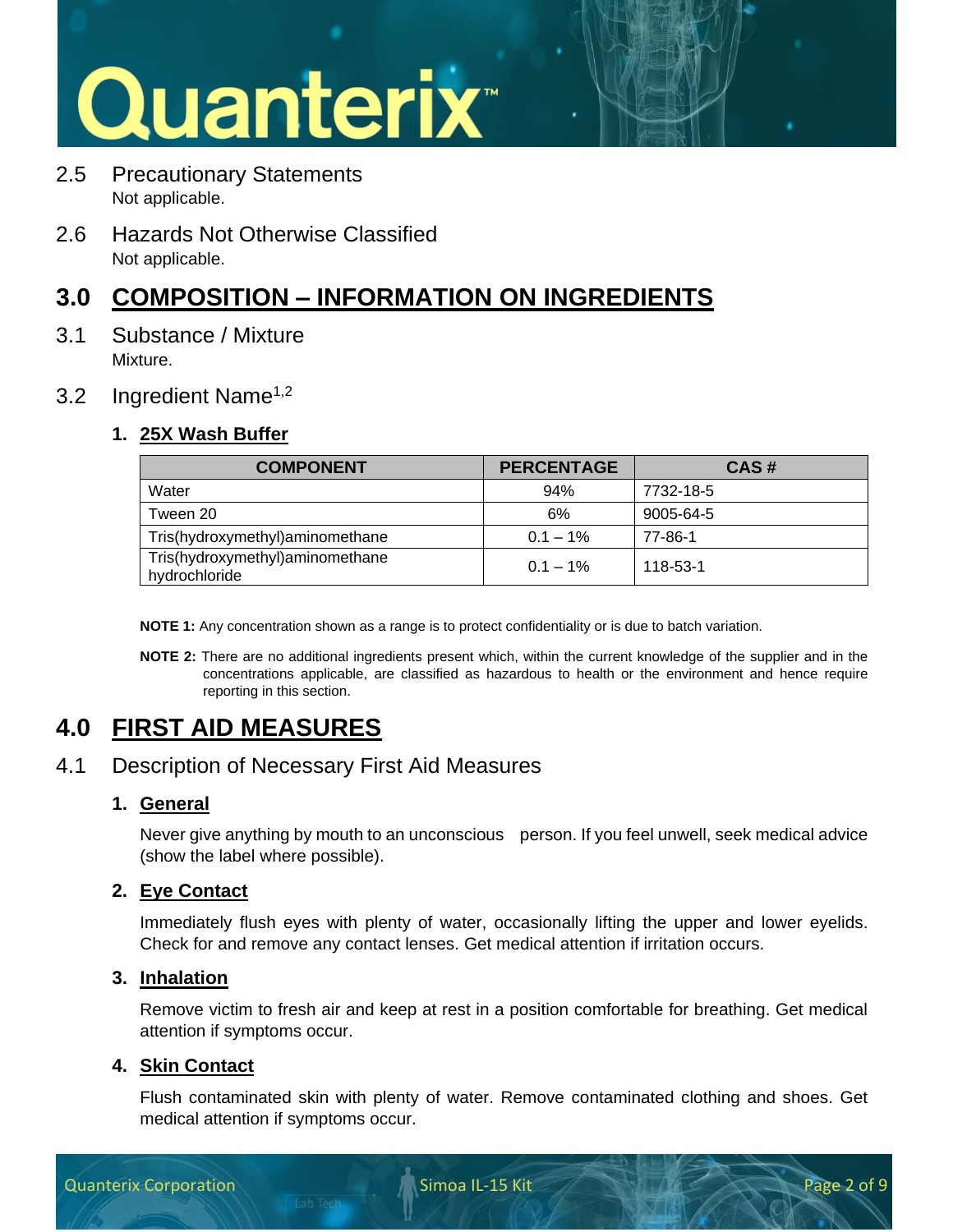#### **5. Ingestion**

Wash out mouth with water. Remove victim to fresh air and keep at rest in a position comfortable for breathing. If material has been swallowed and the exposed person is conscious, give small quantities of water to drink. Do not induce vomiting unless directed to do so by medical personnel. Get medical attention if symptoms occur

#### 4.2 Most Important Symptoms and Effects, Acute and Delayed

#### **1. Potential Acute Health Effects**

| <b>Eve Contact:</b> | No known significant effects or critical hazards.                      |
|---------------------|------------------------------------------------------------------------|
| Inhalation:         | No known significant effects or critical hazards.                      |
|                     | <b>Skin Contact:</b> No known significant effects or critical hazards. |
| Ingestion:          | No known significant effects or critical hazards.                      |

#### **2. Over-exposure Signs and Symptoms**

| <b>Eye Contact:</b>  | No data available. |
|----------------------|--------------------|
| Inhalation:          | No data available. |
| <b>Skin Contact:</b> | No data available. |
| Ingestion:           | No data available. |

### **5.0 FIRE-FIGHTING MEASURES**

#### 5.1 Extinguishing Media

#### **1. Suitable Extinguishing Media**

Use an extinguishing agent suitable for the surrounding fire.

#### **2. Unsuitable Extinguishing Media**

None known.

#### 5.2 Special Hazards Arising from the Substance or Mixture

#### **1. Fire Hazard**

Not flammable.

#### **2. Explosion Hazard**

Product is not explosive.

#### **3. Thermal Decomposition Products**

Decomposition products may include the following materials:

- − carbon dioxide;
- − carbon monoxide;
- sulfur oxides: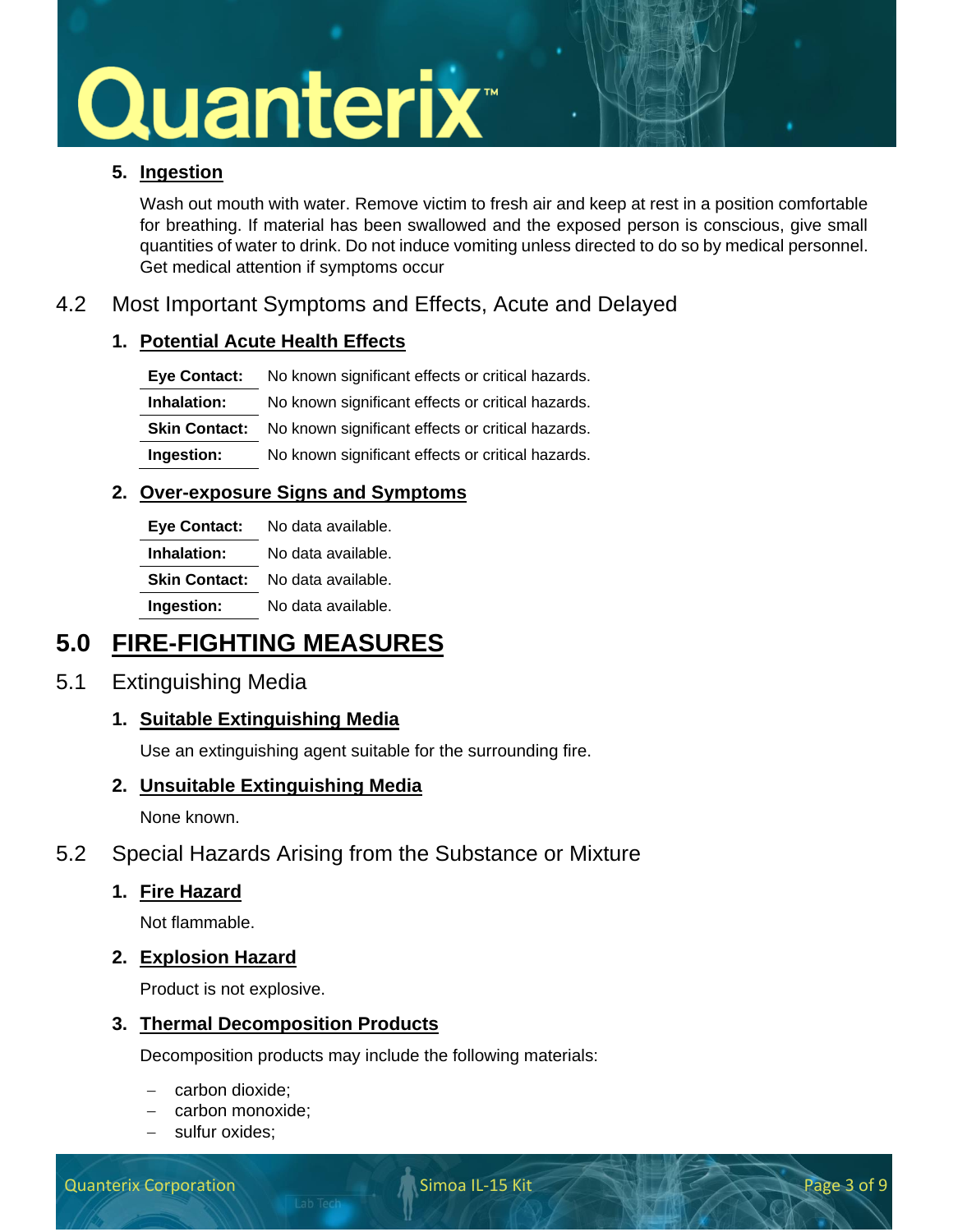

− metal oxide/oxides

#### 5.3 Advice for Fire-Fighters

#### **1. Special Protective Actions**

Promptly isolate the scene by removing all persons from the vicinity of the incident if there is a fire. No action shall be taken involving any personal risk or without suitable training.

#### **2. Special Protective Equipment**

Fire-fighters should wear appropriate protective equipment and self-contained breathing apparatus (SCBA) with a full face-piece operated in positive pressure mode.

### **6.0 ACCIDENTAL RELEASE MEASURES**

6.1 Personal Precautions, Protective Equipment and Emergency Procedures

#### **1. For Non-Emergency Personnel**

No action shall be taken involving any personal risk or without suitable training. Evacuate surrounding areas. Keep unnecessary and unprotected personnel from entering. Do not touch or walk through spilled material. Put on appropriate personal protective equipment.

#### **2. For Emergency Responders**

If specialized clothing is required to deal with the spillage, take note of any information in Section 8 on suitable and unsuitable materials. See also the information in "For nonemergency personnel".

#### 6.2 Environmental Precautions

Avoid dispersal of spilled material and runoff and contact with soil, waterways, drains and sewers. Inform the relevant authorities if the product has caused environmental pollution (sewers, waterways, soil or air).

#### 6.3 Methods and Materials for Containment and Cleaning Up

Stop leak if without risk. Move containers from spill area. Dilute with water and mop up if watersoluble. Alternatively, or if water-insoluble, absorb with an inert dry material and place in an appropriate waste disposal container. Dispose of via a licensed waste disposal contractor.

### **7.0 HANDLING AND STORAGE**

#### 7.1 Precautions for Safe Handling

Put on appropriate personal protective equipment (see section 8). Eating, drinking and smoking should be prohibited in areas where this material is handled, stored and processed. Workers should wash hands and face before eating, drinking and smoking. Do not ingest. Avoid contact with eyes, skin and clothing. Keep in the original container or an approved alternative made from a compatible material, kept tightly closed when not in use. Empty containers retain product residue and can be hazardous. Do not reuse container.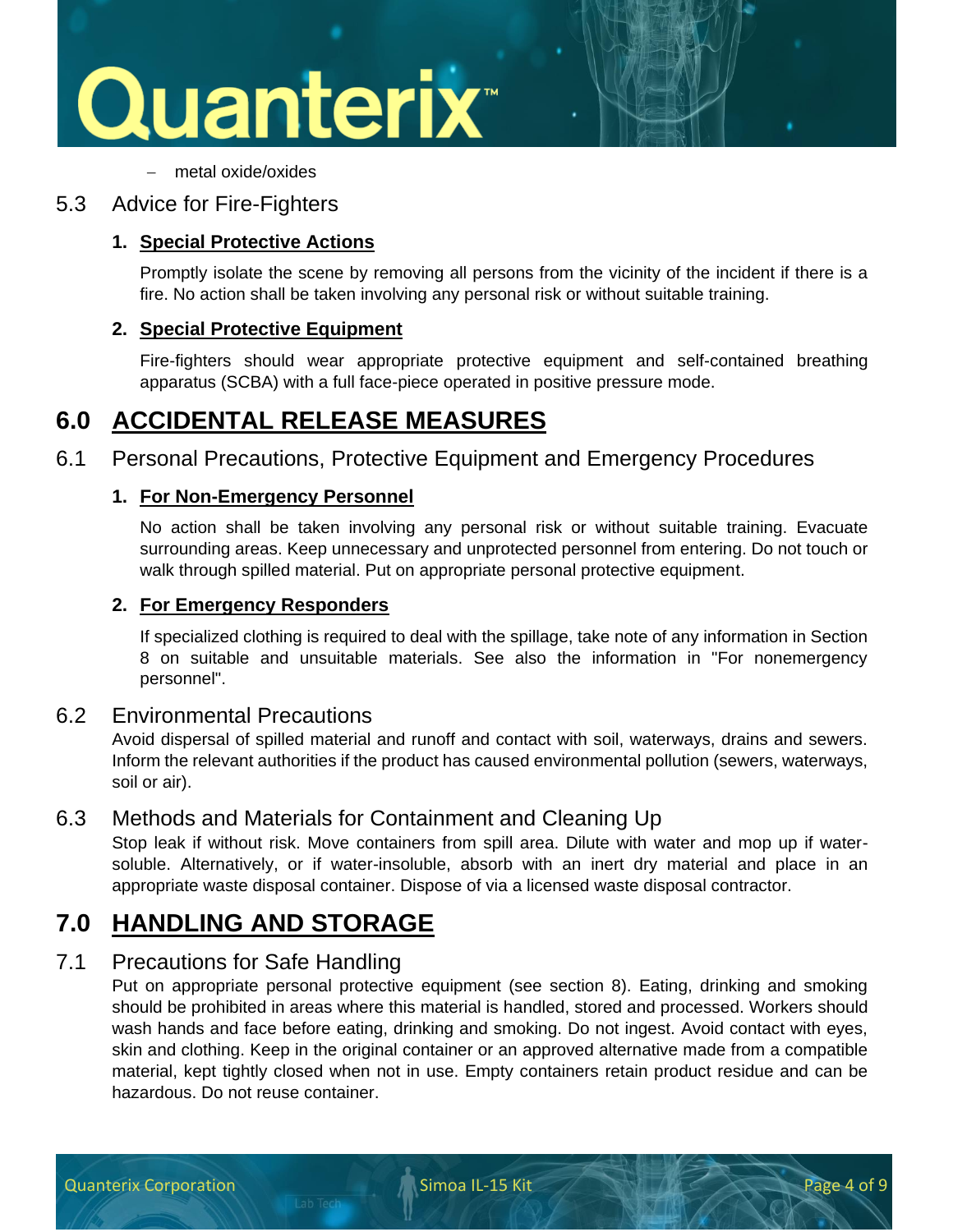#### 7.2 Conditions for Safe Storage, Including Incompatibilities

Store in accordance with local regulations. Store in original container protected from direct sunlight in a dry, cool and well-ventilated area, away from incompatible materials (see section 10) and food and drink. Keep container tightly closed and sealed until ready for use. Containers that have been opened must be carefully resealed and kept upright to prevent leakage. Do not store in unlabeled containers. Use appropriate containment to avoid environmental contamination.

## **8.0 EXPOSURE CONTROLS AND PERSONAL PROTECTION**

8.1 Occupational Exposure Limits

| <b>Ingredient Name</b> | <b>Exposure Limits</b> |
|------------------------|------------------------|
| n/a                    | n/a                    |

#### 8.2 Recommended Monitoring procedures:

If this product contains ingredients with exposure limits, personal, workplace atmosphere or biological monitoring may be required to determine the effectiveness of the ventilation or other control measures and/or the necessity to use respiratory protective equipment.

#### 8.3 Engineering Measures:

No special ventilation requirements. Good general ventilation should be sufficient to control worker exposure to airborne contaminants. If this product contains ingredients with exposure limits, use process enclosures, local exhaust ventilation or other engineering controls to keep worker exposure below any recommended or statutory limits.

#### 8.4 Hygiene Measures

Wash hands, forearms and face thoroughly after handling chemical products, before eating, smoking and using the lavatory and at the end of the working period. Appropriate techniques should be used to remove potentially contaminated clothing. Wash contaminated clothing before reusing. Ensure that eyewash stations and safety showers are close to the workstation location.

#### 8.5 Personal Protection

#### **1. Respiratory**

Use a properly fitted, air-purifying or air-fed respirator complying with an approved standard if a risk assessment indicates this is necessary. Respirator selection must be based on known or anticipated exposure levels, the hazards of the product and the safe working limits of the selected respirator.

#### **2. Hands**

Chemical-resistant, impervious gloves complying with an approved standard should be worn at all times when handling chemical products if a risk assessment indicates this is necessary.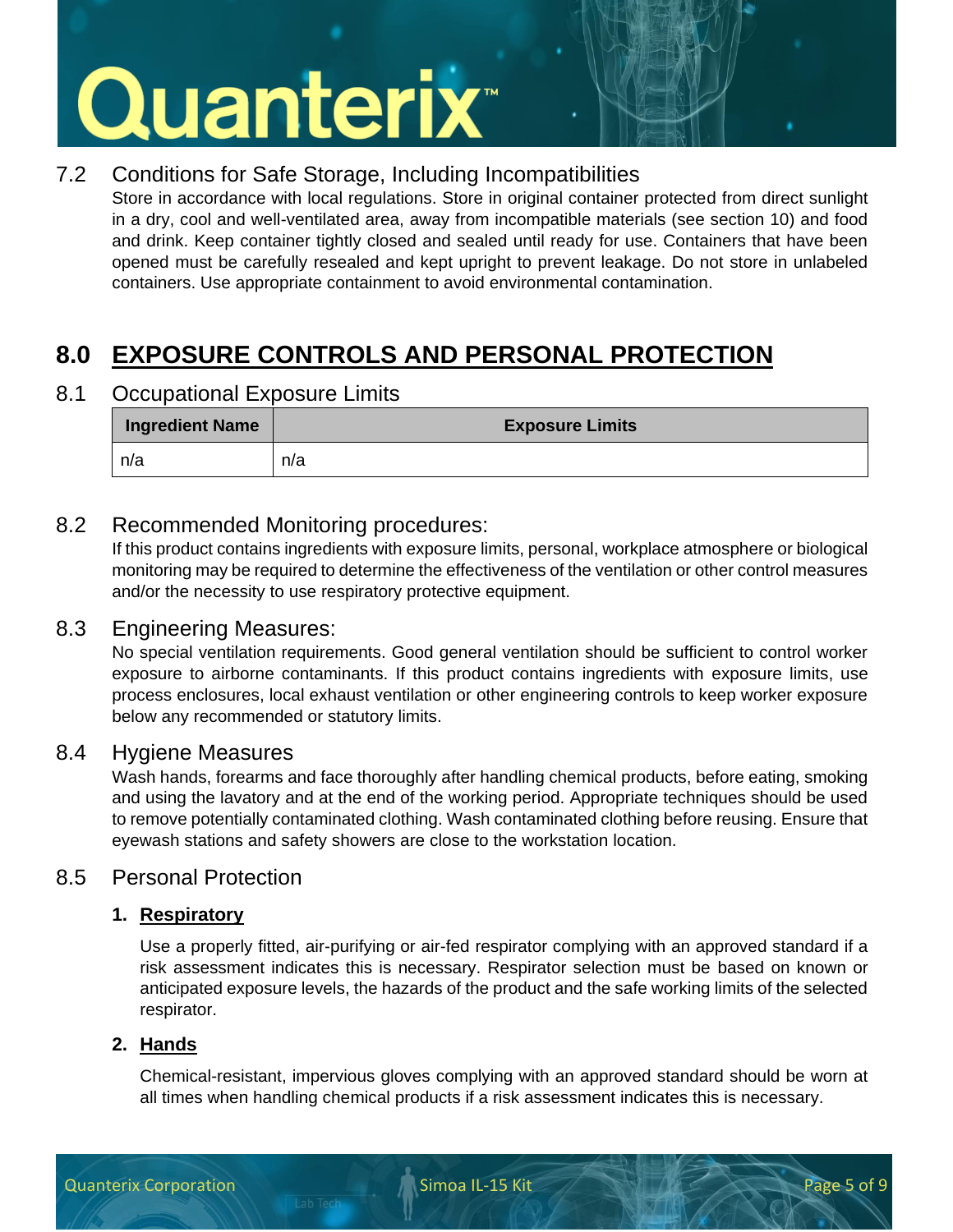#### **3. Eyes**

Safety eyewear complying with an approved standard should be used when a risk assessment indicates this is necessary to avoid exposure to liquid splashes, mists, gases or dusts.

#### **4. Skin**

Personal protective equipment for the body should be selected based on the task being performed and the risks involved and should be approved by a specialist before handling this product.

## **9.0 PHYSICAL AND CHEMICAL PROPERTIES**

#### 9.1 Information on Basic Physical and Chemical Properties

#### **1. Appearance**

| <b>Physical State</b>                                | Liquid             |
|------------------------------------------------------|--------------------|
| Color                                                | Clear              |
| Odor                                                 | No data available. |
| <b>Odor Threshold</b>                                | No data available. |
| рH                                                   | No data available. |
| <b>Melting Point</b>                                 | No data available. |
| <b>Boiling Point</b>                                 | No data available. |
| <b>Flash Point</b>                                   | No data available. |
| <b>Evaporation Rate</b>                              | No data available. |
| Flammability<br>(solid, gas)                         | No data available. |
| <b>Lower and Upper</b><br><b>Explosive Limits</b>    | No data available. |
| <b>Vapor Pressure</b>                                | No data available. |
| <b>Vapor Density</b>                                 | No data available. |
| <b>Relative Density</b>                              | No data available. |
| <b>Solubility</b>                                    | No data available. |
| <b>Partition</b><br>Coefficient: n-<br>octanol/water | No data available. |
| <b>Auto-ignition</b><br><b>Temperature</b>           | No data available. |
| <b>Decomposition</b><br><b>Temperature</b>           | No data available. |
| <b>Viscosity</b>                                     | No data available. |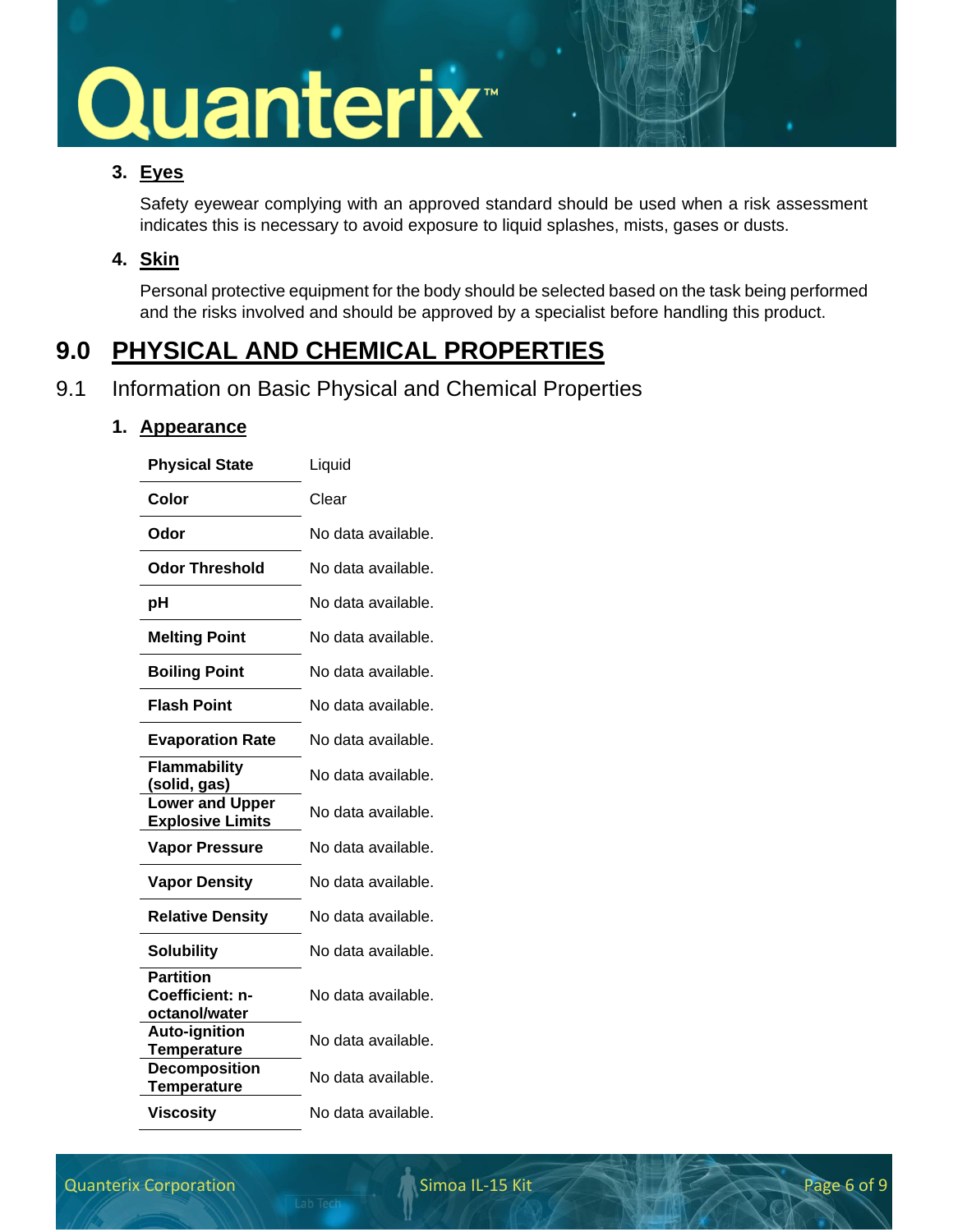## **10.0 STABILITY AND REACTIVITY**

- 10.1 Reactivity No specific test data related to reactivity available for this product or its ingredients.
- 10.2 Chemical Stability The product is stable.
- 10.3 Possibility of Hazardous Reactions Under normal conditions of storage and use, hazardous reactions will not occur.
- 10.4 Conditions to Avoid Keep away from heat.
- 10.5 Incompatible Materials None known.

#### 10.6 Hazardous Decomposition Products

Under normal conditions of storage and use, hazardous decomposition products should not be produced.

### **11.0 TOXICOLOGICAL INFORMATION**

#### 11.1 Information on Toxicological Effects

#### **1. Acute Toxicity**

No data available.

#### **2. Irritation / Corrosion**

No data available.

#### **3. Sensitization**

No data available.

#### **4. Mutagenicity**

No data available.

#### **5. Carcinogenicity**

No data available.

#### **6. Reproductive Toxicity**

No data available.

#### **7. Teratogenicity**

No data available.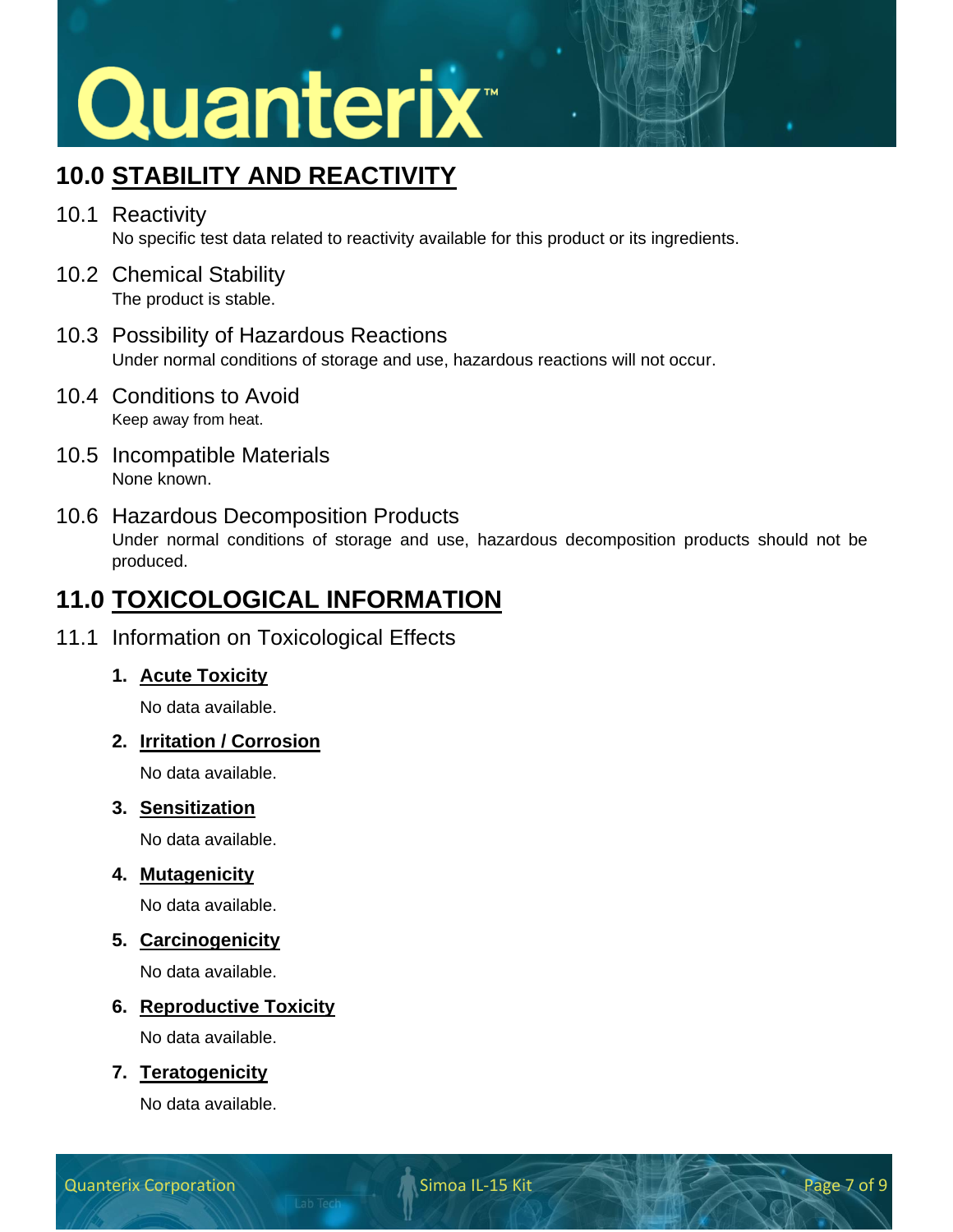## Quanterix<sup>®</sup>

#### **8. Specific Organ Toxicity (Single Exposure)**

No data available.

**9. Specific Organ Toxicity (Repeated Exposure)**

No data available.

#### **10.Aspiration Hazard**

No data available.

#### **11.Information on the Likely Routes of Exposure**

No data available.

#### **12.Potential Acute Health Effects**

| <b>Eve Contact:</b>  | No known significant effects or critical hazards. |
|----------------------|---------------------------------------------------|
| Inhalation:          | No known significant effects or critical hazards. |
| <b>Skin Contact:</b> | No known significant effects or critical hazards. |
| Ingestion:           | No known significant effects or critical hazards. |

#### **13.Symptoms Related to the Physical, Chemical and Toxicological Characteristics**

| <b>Eve Contact:</b>  | No known significant effects or critical hazards. |
|----------------------|---------------------------------------------------|
| Inhalation:          | No known significant effects or critical hazards. |
| <b>Skin Contact:</b> | No known significant effects or critical hazards. |
| Ingestion:           | No known significant effects or critical hazards. |

#### **14.Potential Chronic Health Effects**

| General                  | No known significant effects or critical hazards. |
|--------------------------|---------------------------------------------------|
| Carcinogenicity:         | No known significant effects or critical hazards. |
| <b>Mutagenicity</b>      | No known significant effects or critical hazards. |
| Teratogenicity:          | No known significant effects or critical hazards. |
| Developmental:           | No known significant effects or critical hazards. |
| <b>Fertility Effects</b> | No known significant effects or critical hazards. |

## **12.0 ECOLOGICAL INFORMATION**

- 12.1 Ecological Toxicity No data available.
- 12.2 Persistence and Degradability No data available.
- 12.3 Bioaccumulative Potential No data available.